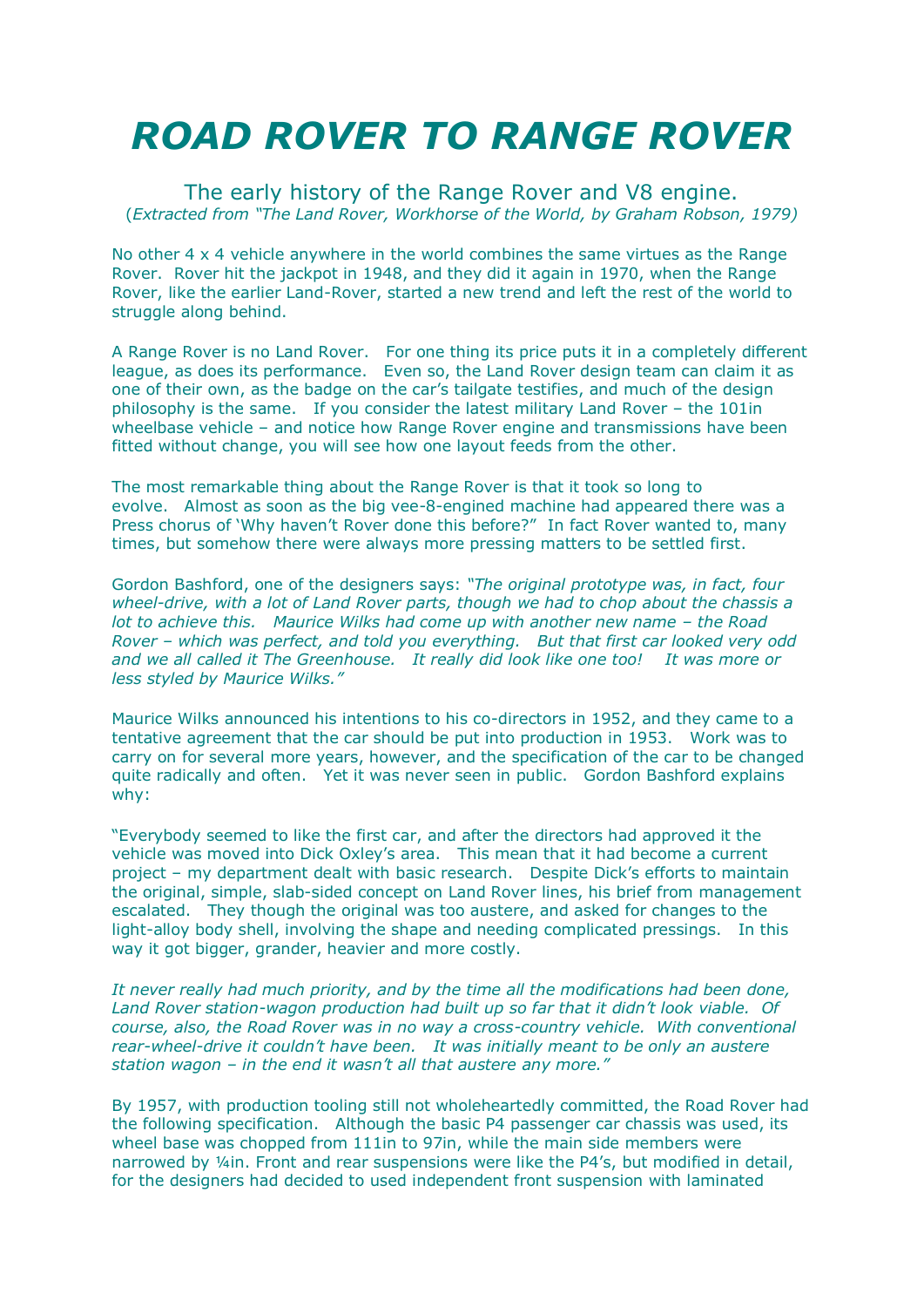torsion bars. The steering gear was mounted well forward in the chassis, so that there was space for future optional engines to be installed.

The engine itself was to be the 1,997cc four cylinder Rover 60 unit, which was also fitted to Land Rovers at the time. If the Road Rover had reached its customers, the standard engine would almost certainly have been the ohv 2.286cc unit, which Land Rovers inherited in 1958. There was to be no optional engine at first, though as prototype work had been done with the six cylinder 2,638cc Rover 90 engine, and space existed in the engine bay, this was a distinct possibility.

The usual private-car gearbox with fitted, a Laycock overdrive would have been optional, and the gearing was like that of the saloons. Even the tyres might have been the same, though oversize 'knobblies' were to be optional.

The body itself, recently restyled and looking very much like a current Chevrolet wagon, would have had a two door shell, with upper and lower opening tailgates. The dash panel, door inner frames and a few other details would have been pressed from steel sheet, but the rest, including all the skins, would have been pressed from Birmabright.

In spite of the light-alloy body panels, the Road Rover ready for the road with its 2-litre engine weighed about 2,850lb, which seems heavy until one remembers that the P4 passenger car from which it was derived weighed 3,300lb and provided much less space. It was not too large, either: the overall length was 13ft 8in, the width 5ft 3in and the height 5ft 3in. The ground clearance was a mere 5.4in, which would have precluded any cross-country travel the management might have had in mind.

Spencer and Maurice Wilks were still interested in the type of car the Road Rover represented, but they could not bring themselves to put it into production. With more time to spare, and if dramatic developments like the all-new Rover 2000 project had not been brewing, they might have worked another miracle. A Board meeting in March 1958 administered the *coup de grâce*: 'In view of other commitments it had been found necessary to postpone the introduction of the Road Rover'.

The idea of the car was not forgotten. Always, nagging away at the back of the minds of Wilks and others was a conviction that perhaps the world **would** buy a lot of luxury Land Rovers. By the middle of the 1960s the big Jeep Waggoneers in North America had shown that a successful cross-country machine did not have to be have to be stark and uncomfortable; from Japan (and this was hurting most of all) came Toyotas which combined Land Rover agility with much higher trim and furnishing standards; and a BBC Wheelbase program had heavily criticised the Land Rover, even though it was still demonstrably a worldwide success.

Once planning had started on the new machine, it was agreed that it could have little in common with the Land Rover. Spen King, as usual, enlisted Gordon Bashford to be his co-thinker and right-hand man on the project. Both were convinced that they could not provide any sort of luxury if they retained the Land Rover's hard and rugged suspensions. What they wanted was much more wheel movement, space and refinement. These could not be got from the 88in or the 100in Land Rover, so a radically new vehicle was needed. In any case, even though King and Bashford were agreed about four-wheel drive, the new concept was quite new; the Land Rover was a cross country vehicle that could be used on the roads, but the new design would be a road car that could cross unmade terrain if necessary. The new machine would be much more like a private car than its ancestors.

This concept made the next phase easy. It would be possible to start from the almost mythical 'clean sheet of paper', a rare pleasure for any engineer. Even though the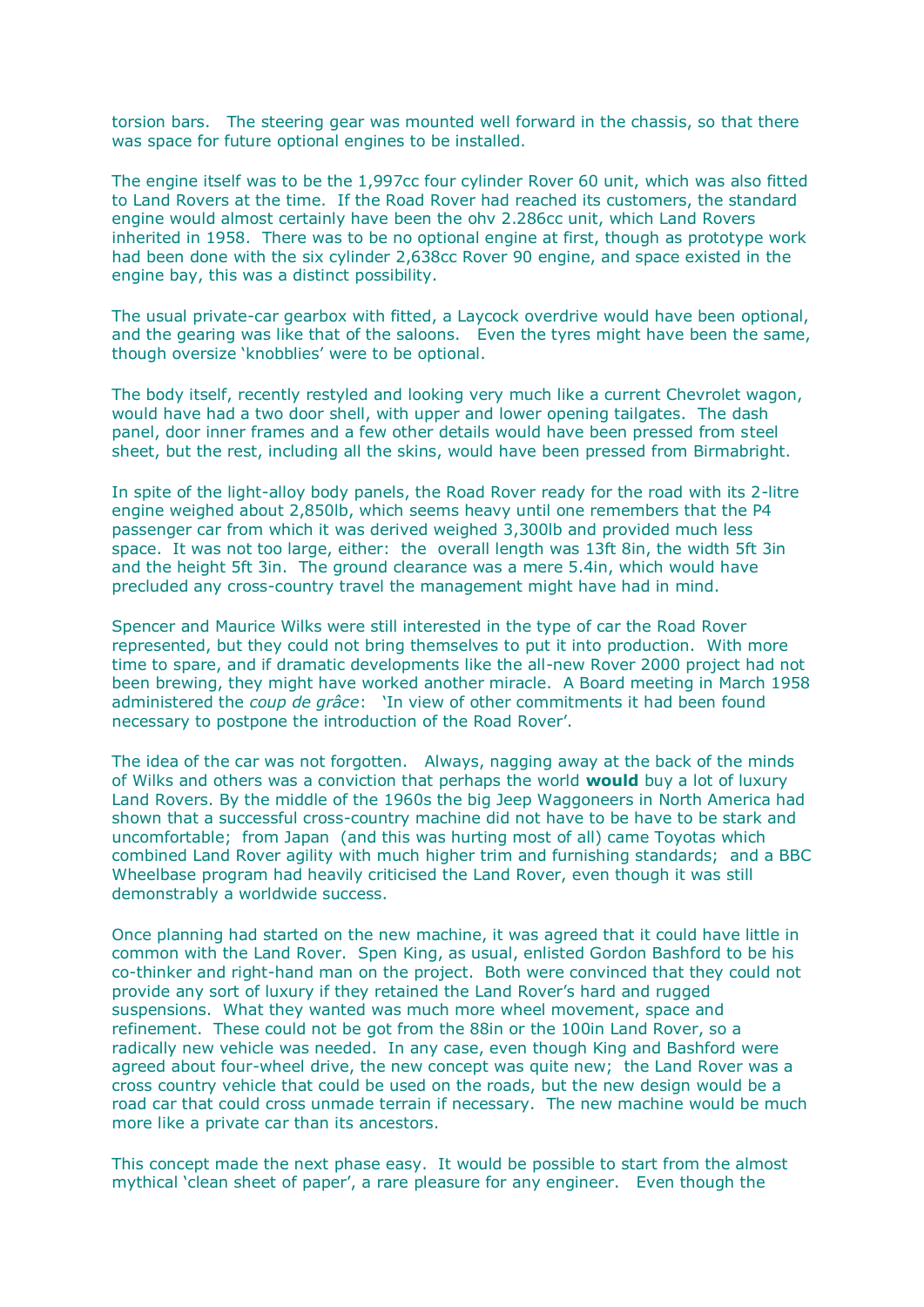designers would have to accept one of Rover's existing engines, the rest – transmissions, engineering, packaging and proving – was all up to them. Gordon Bashford still recalls the way he started the design:

*"We started off in the early 1960s by considering the car with the old six cylinder P5 3 litre engine. We called it the 100in Station Wagon because when I had finished sketching up the first package, the wheelbased turned out to be 99.9in, so I said we should round it up, and call it after that dimension. That was one of the few things we didn't change from first to last. We had no serious competitor in view at that time, because I don't think there was an existing machine which did what we were trying to do.*

*In order to get a good ride and acceptable performance across country, an awful lot of thought had to go into the suspension design. It was then that we decided that we must have low spring rates, large wheel movement, and good damping. (Self-levelling (which we have at the rear) came in at the same time. If you have low rates and long wheel movements with a high payload potential, then levelling is essential. That wasn't going to be easy, but Spen King and I visited the Frankfort Motor Show that year where, lo and behold, we saw the Boge Hydromat levelling strut. It was ideal for what we needed. It wasn't a damper and it didn't need extra power – it powered itself, pumping itself up to pre-set level as the car started off up the road. Reliable too – Mercedes were using it on their passenger cars."*

Even as first conceived, the 100in would have been a good car, but possible not dramatically so. Something was missing. But that arrived a little later – Rover's new vee-8 engine!. There is no doubt that the Range Rover with its glorious, powerful lightalloy power unit is twice the machine it might have been; and although petrol consumption can sometimes be heavy, the engine is one feature that really 'sells' the car.

A vee-8 engine, however, after years of slow progress at Rover, may seem surprising. The credit must go to ex-Managing Director William Martin-Hurst, and it is his story:

*"I was on a visit to Mercury Marine in North America to talk Carl Keikhaefer into buy Rover gas-turbine engines for his pleasure boats. However, by the time he and his chief engineer Charlie Strang had studied all the details, documents and balance sheets relating to Rover, Strang suddenly said, 'I see you have a 2¼ litre diesel', which was, of course, the Land Rover diesel. He then told me how they were developing an inboardoutboard scheme for Chinese fishermen and that they were using Mercedes diesels. So I supplied him with a couple of Land Rover diesel engines which he fitted into boats down at his private lake in Florida."* 

That might have resulted in very substantial business for Rover, but in the event it led to more sensational developments.

*"One day I was in his experimental workshops in Fond du Lac, in Wisconsin, talking about this and that, when I saw that lovely little light alloy vee-8 engine sitting on the floor. I said, 'Carl, what on earth is that?', and he told me it was for a racing boat, and that he'd winched it out of a Buick Skylark car. I asked him whether it would be available, and I was astounded when he told me that General Motors had just taken it out of* production!"

Martin-Hurst then ran a rule over it and found it to be very little longer than the Rover 2000's four cylinder unit, and only a few pounds heavier. As Rover were busily trying to slot six and five cylinder engines into the new Rover 2000 at the time, with expensive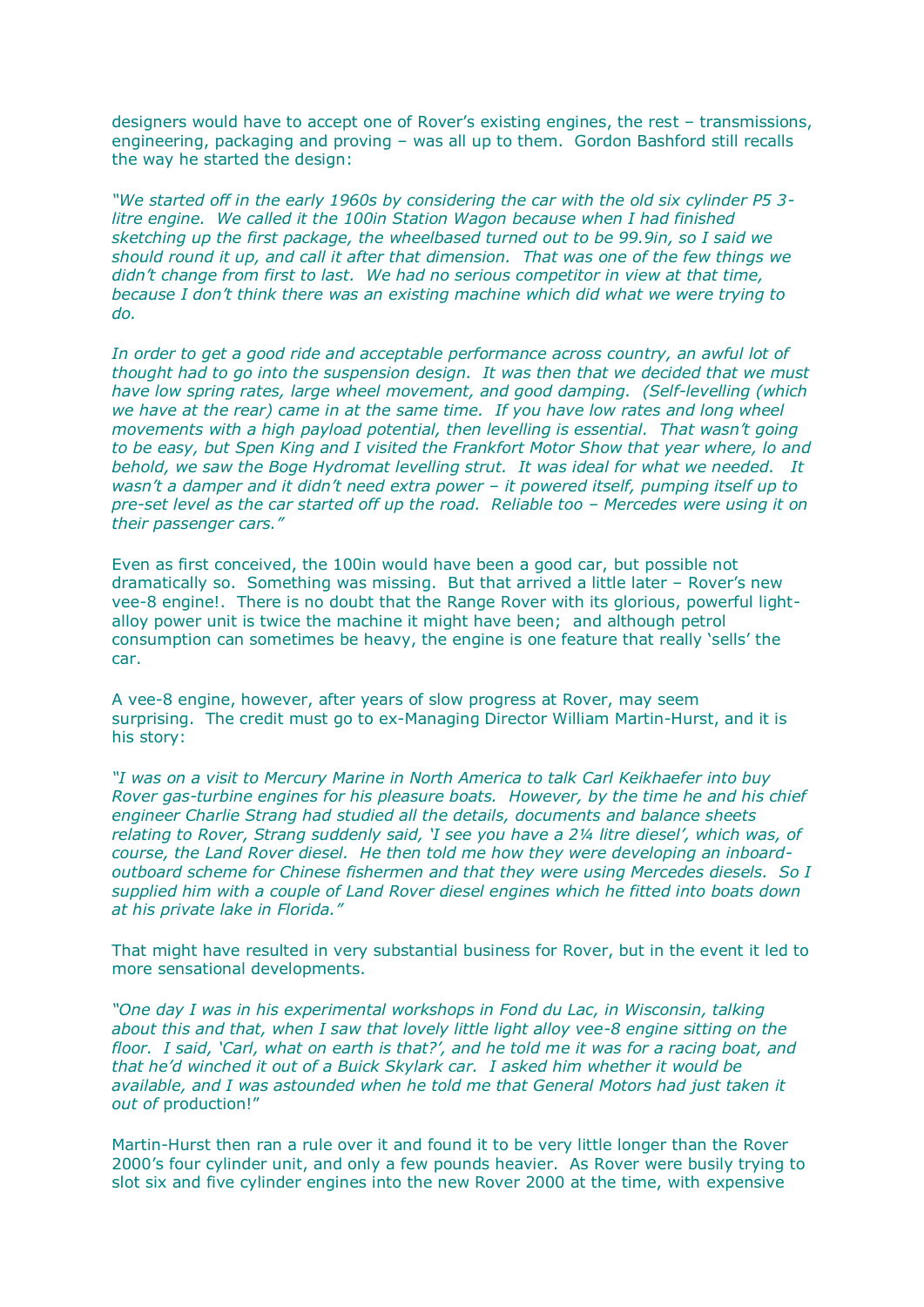results, Martin-Hurst was intrigued at the possibilities for Rover, and decided to approach General Motors*: "I then had incredible difficulties finding the right man at GM to talk to, and I ended up having breakfast with Ed Rollert (who was at the New York Motor Show) to talk about it. For a long time nobody at GM would take me seriously – they didn't see why Rover, in England, wanted to use one of their cast-off designs!"*

Negotiations took months, but at last Rover acquired their vee-8 production rights. The engine was redesigned to suit British methods, with the help of a GM engine designer near retirement who was flown to Solihull, installed in a flat, and used as a design consultant. As far as the Range Rover was concerned, it had found its engine, and its prospects were transformed.

The vee-8 engine found its way into the stately old P5 3-litre car, into the P6 (as the Rover 3500), and even into the Morgan sports car. It would also have been used in Spen King's masterpiece, the P8 saloon, if British Leyland had not killed it off as too good to compete with Jaguars, and it is one of several engines to be offered in Rover's brand new 1976 saloon car. In every way the ex-Buick vee-8 3.52cc engine has become a cornerstone of the Rover structure.

Such was the King-Bashford reputation in new vehicle concepts that they were allowed, even encouraged, to style their new creation. As they meant the car to be a practical estate car, with lots of ground clearance and a permanent four-wheel drive for crosscountry going, many dimensions were already fixed for them, and their efforts were remarkably successful. Rover's Styling department under David Bache, were most complimentary about the prototype. In any case in the mid-1960s, the department was far too busy to take on another new project, for they were engaged in retouching the old P5 3-litre, preparing the Rover BRM Le Mans car, and starting on the very important P8 saloon.

Externally, the Range Rover as we know it, is recognisably the same as that prototype built in 1967. When it was handed over to David Bach'e office, much attention was given to detail construction, to fittings and to 'produceability'. The fascia and controls, too, were a Styling specialties. Even so, the general shape, the layout and the styling masses were left strictly alone.

All the mechanicals, of course, were new. Engine, main gearbox and the four-wheel drive layout would be peculiar to this car.

The one big change in philosophy was that the new machine would have permanent four wheel drive. Then, as now, people could not understand why a more luxurious machine, likely to spend less of its time 'off the road', should have this feature, when on the more rugged Land Rover it had to be plugged in manually. It was rather a marketing somersault. The Land Rover, of course, had an optional four-wheel drive, and matchless cross-country performance; the Road Rover would have had rear-wheel drive without this option; and now the new machine was being given four-wheel drive, also without the option.

Rover planners refused to accept that this was confusing. They never had qualms, and alternatives were never seriously considered. The reasons for their choice lay in the pricing, and in the type of machine they though the Range Rover should be. However, the simple type of four wheel drive layout found in every Land Rover was not refined enough for the new car. To take care of transmission wind-up, and to improve traction even further, the new car was to have a third, central differential, with limited-slip mechanism inside it (now deleted). That allowed the removal of one of the crop of gear levers in the driving compartment, though one was still required to select the low range gears, essential for really exceptional climbing.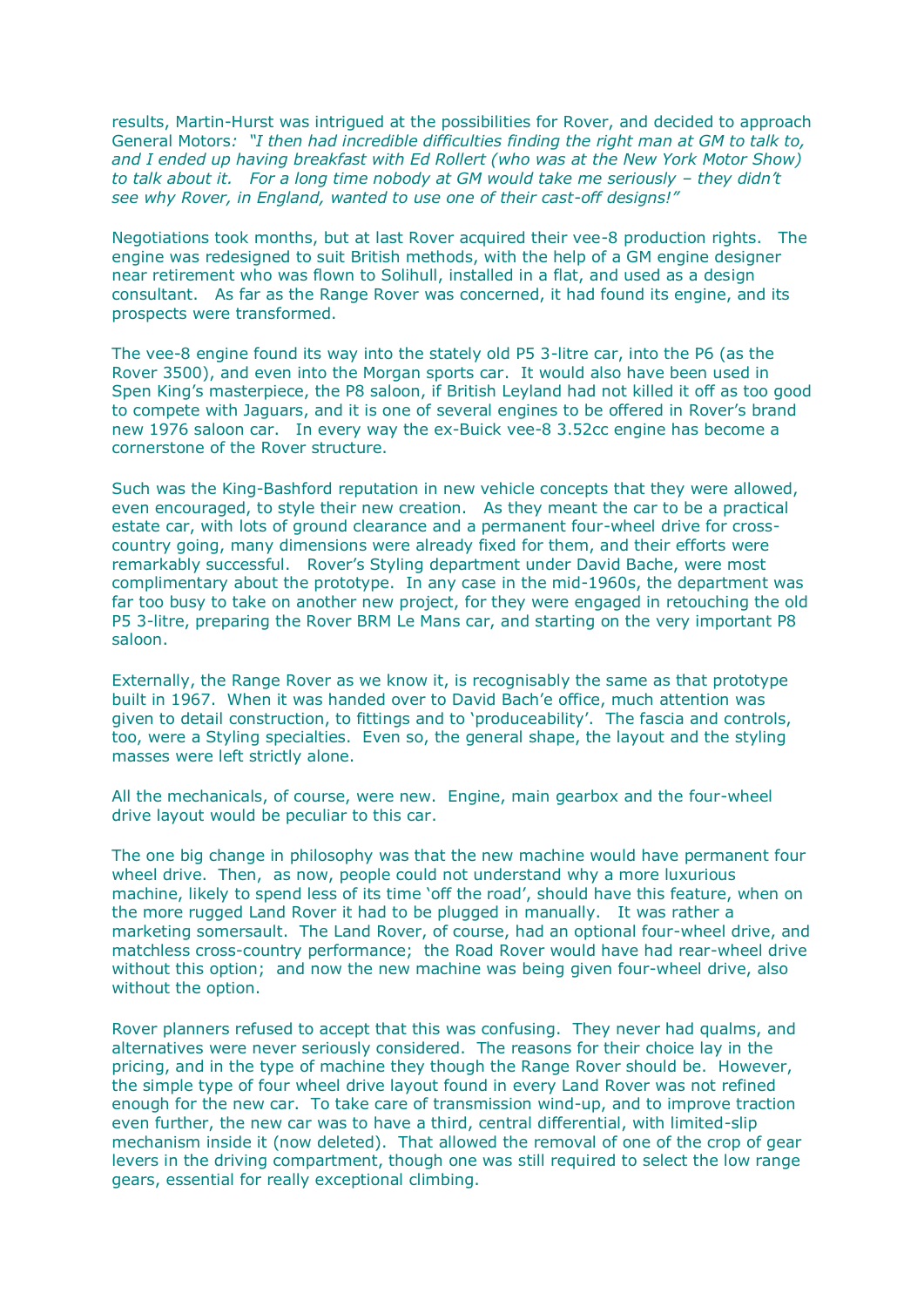Apart from the new power train, there was plenty of technical innovation to keep the press happy. Disc brakes on all four wheels, self-levelling rear suspension, a live front axle where independent suspension might have been expected, safety belts built into the front seats, and a host of other details all added to the interest.

Prospects for the new car were so encouraging that its release was rushed forward by the new British Leyland management. Rover managers, unaccustomed to haste when it came to capital commitments, might have taken more time if the firm had still been independent. The first prototype was not finished until August 1967, several months after Rover had merged with Leyland-Triumph, but the first production car was shown to its public in June 1970. This was not dramatic progress by comparison with the first Land Rover which made the same jump in about one year, but by current Rover car standards it was breakneck speed. To experienced observers of the motoring scene, the rush was obvious. Deliveries started very slowly and waiting lists built up rapidly. Once deliveries began, a new legend began to form. Surely Rover had done it again? This was another versatile machine that could go on for a generation.

The customers had to decide for themselves what sort of machine it was, as they had done with the Land Rover. Rover's management were sure of its engineering, sure of its versatility, but unsure of its new clientele.

At first they had to sit back and wait for trends to develop. They had to find out whether the Range Rover would sell to cross-country users, to the well-to-do, to the 'leisure and pleasure' market; and whether it would be used as a workhorse or as a large and commodious estate car. With the original Land Rover, of course, they had guessed wrongly. They had intended it to be a tractor that could be used on the road, but its customers had found other uses for it. What about the Range Rover?

In a survey carried out in 1972 Rover distributors in Britain persuaded several hundred Range Rover customers to list their professions, and their plans for their new buy. Nearly two-thirds of the vehicles were being bought for dual purpose use, which scotched the theory that the Range Rover was too elegant to be taken off the roads, and the vast majority of the customers were engaged in business, farming, estate management, building or construction. Only three purchases stated that their Range Rovers would be used purely for business, and of the rest, the purely 'private' customers, most were in the director/senior executive/professional classes, and would use them for leisure and pleasure. More than 70% of the respondents said they would be using Range Rovers for towing such loads as horse boxes, caravans, boats and trailers; and nearly half said that their new machines would not normally be used 'off the road', except for manoeuvring and in emergencies.

The bad news was that about one in three of these customers were trading in Land Rovers or Rover cars, and said they would normally have made a direct exchange. In motor industry terms this was 'substitutional selling', something any firm would rather do without, for it is not good for any new model if its sales are achieved at the expense of existing cards in the same maker's range. This figure however, was falling all the time, and was expected to continue falling.

Peter Garnier, then Editor of Autocar, soon found out what the Range Rover was not: *"I found myself wondering exactly what market my Range Rover appeals to. When I first took it over, I made a point of showing it to several farmer friends at home.*

*I've got just the car for you, I said proudly, It'll do everything you want – run around the fields all day, loaded up with hay, cattle-feed, pigs, anything you like. And then you can put on your glad rags and go out to dinner in it in the evening.*